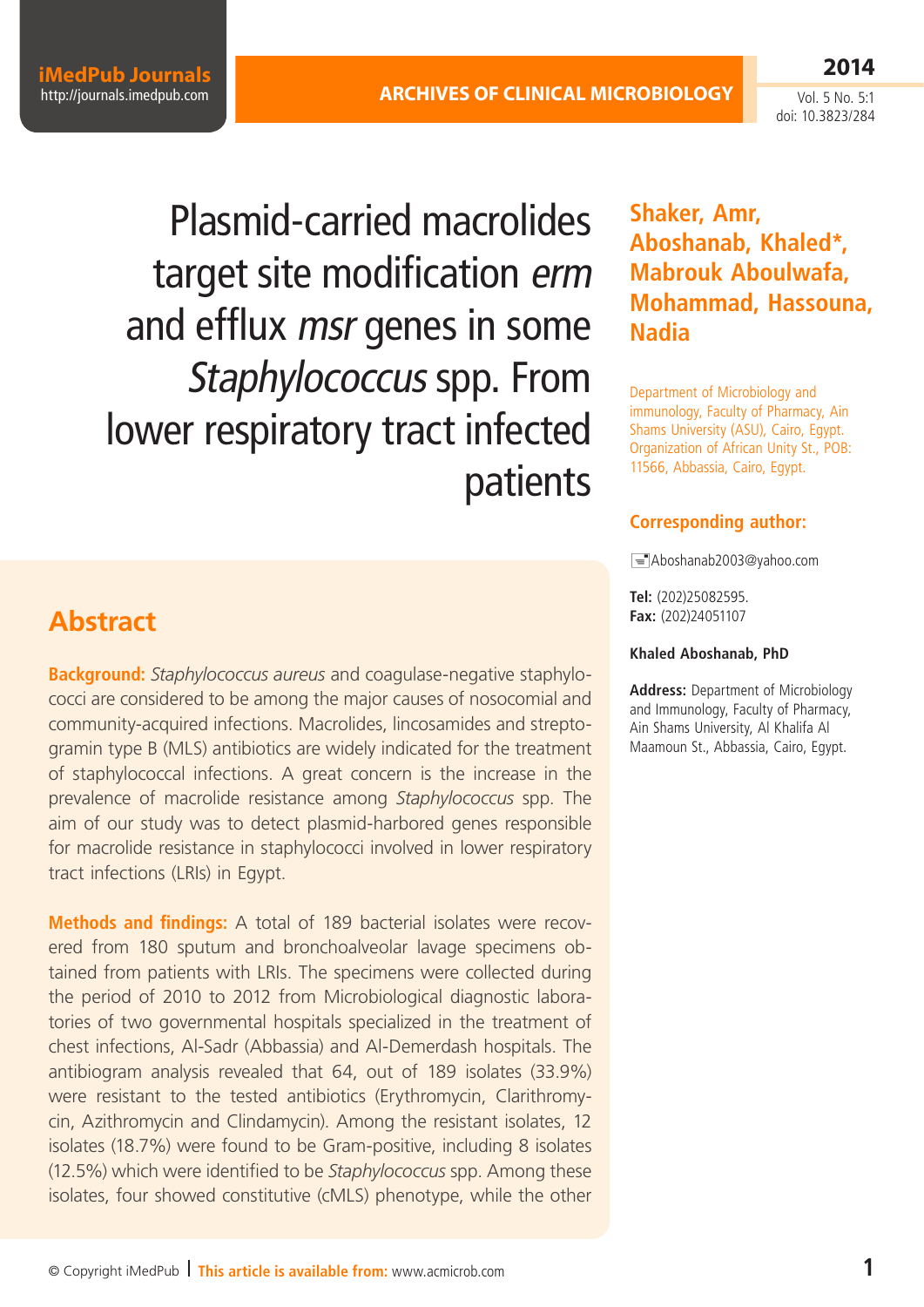**2014**

isolates exhibited inducible (iMLS) phenotype. The molecular analysis of resistant isolates revealed the presence of plasmids in the eight test isolates. By using PCR, two genes suspected to be responsible for plasmid-mediated resistance could be detected using two specific primer pairs for erythromycin ribosomal methylase (*erm*) and erythromycin resistance ATP-binding protein (coded as *msr*). The *erm* gene was detected in four isolates (50%), while the prevalence of *msr* gene constituted 25% (detected in two isolates only). Further verification of *msr* gene was performed by DNA sequencing of the PCR product obtained by using the plasmid extract of one isolate as a template. The nucleotide sequence of *msr* gene was submitted to the GenBank database, and given the accession code KJ710361.

**Conclusion:** Plasmid-harbored genes (*erm* and *msr*) prevail among *Staphylococcus* isolates involved in LRIs as the 8 resistant isolates of this genus was shown to harbor plasmids, with prevalence of 50% (*erm* gene) and 25% (*msr* gene). Therefore, the reasons behind the prevalence of these plasmid-mediated genes among staphylococci have to be studied in order to limit the dissemination of macrolide resistance.

**Key words:** Macrolide antibiotics; staphylococci; *erm* gene; *msr* gene.

# **Introduction**

Macrolide antibiotics such as erythromycin, clarithromycin and azithromycin have been widely used in treatment of respiratory tract infections caused by Gram-positive pathogens including *Staphylococcus* spp. [1-2]. MLS antibiotics exert their antimicrobial action by inhibition of bacterial protein synthesis which is achieved by reversible binding of these agents to the P-site of the 50S subunit of the bacterial ribosome [1-3].

There are three different mechanisms responsible for bacterial resistance to MACs in staphylocooci: (1) Target site modification mediated by *erm* gene; (2) active efflux mediated by *msr* A gene; and (3) enzymatic inactivation of antibiotic mediated by esterases (encoded by *ere* gene) or phosphotransferases (encoded by *mph* gene) [4-5]. The first mechanism confers resistance not only to MACs, but also to lincosamides and streptogramin type B (MLS phenotype), which is achieved by dimethylation of specific adenine residue in 23S rRNA molecule in the ribosome [4, 6-7]. The expression of *erm* gene can be either constitutive (cMLS phenotype), or inducible (iMLS phenotype) [4]. The second mechanism confers resistance to either MAC antibiotics only (M phenotype) or MACs and streptogramin type B (MS phenotype) [4]. The MAC resistance genes as *erm* and *msr* genes are widely distributed in staphylo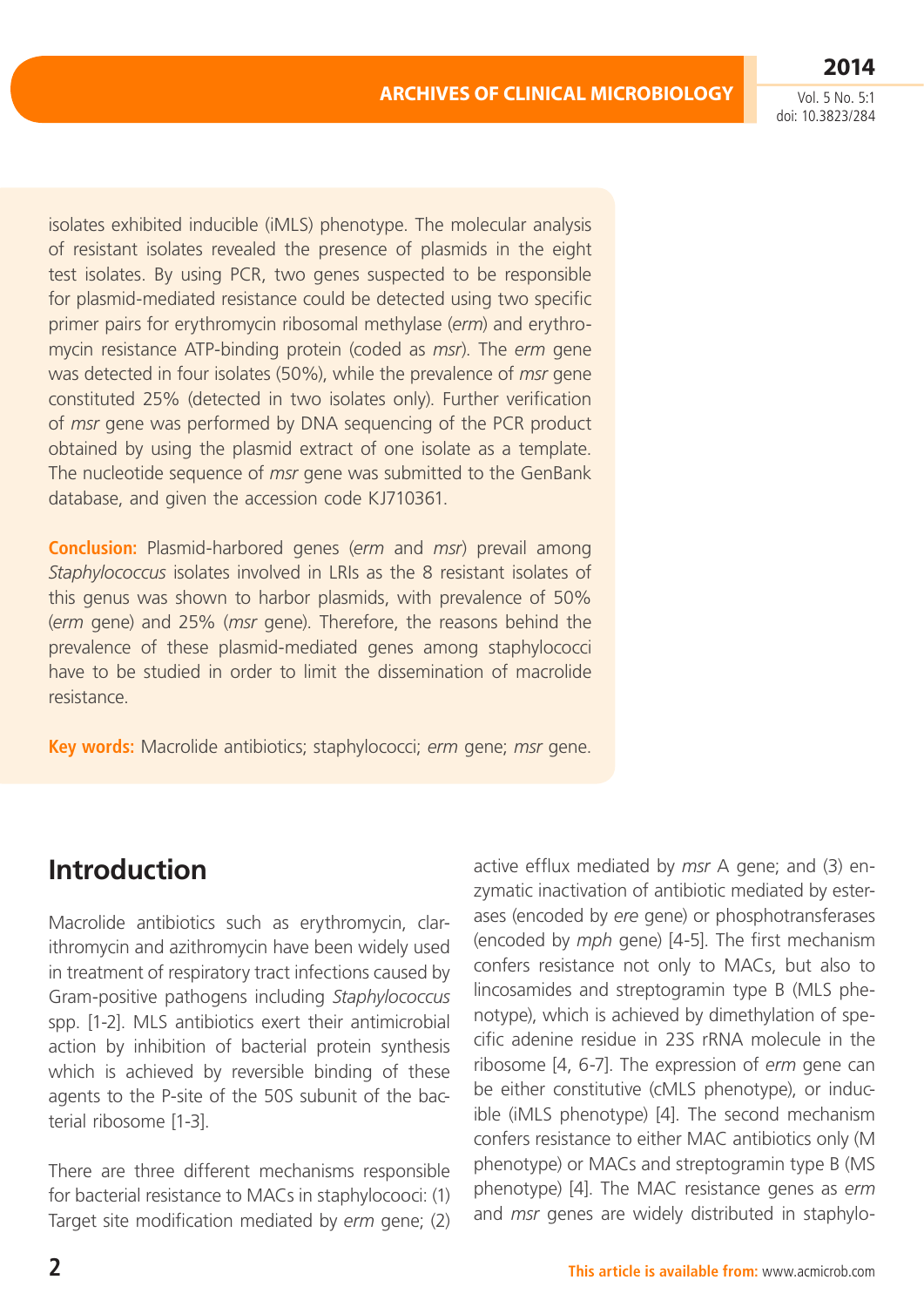cocci of humans, and located on small multicopy plasmids [8-12] *erm* genes are mostly responsible for erythromycin resistance in different *Staphylococcus* spp. strains and are borne by plasmids. Also, to date, the only efflux proteins responsible for acquired macrolide resistance characterized in *Staphylococccus* spp. are ABC transporters encoded by plasmid borne *msr* genes [13].

The emergence of antibiotic resistance among pathogenic bacteria, either in hospital or community-acquired infections is considered to be a major public health problem. Plasmids, which are an extrachromosomal pieces of DNA, can replicate independently of the genome, and are considered of great importance in the spread of antibiotic resistance genes, which result in the acquisition of resistance to many antibiotics [14]. Due to their capability of horizontal gene transfer between different species and genera, plasmid-mediated resistance is considered to be a significant problem in the spread of antibiotic resistance among pathogenic bacteria [14- 15].

The aim of this study was to detect macrolide target site modification gene (*erm* gene) and macrolide active efflux gene (*msr* gene) on plasmids extracted from *Staphylococcus* spp recovered from patients with lower respiratory tract infections (LRIs) in Egypt. Specific PCR primers were used to detect target site modification gene *erm* (erythromycin ribosomal methylase), and active-efflux gene *msr*.

# **Materials and Methods**

A total of 189 clinical bacterial isolates, recovered from patients with LRIs from the Microbiology diagnostic laboratories of Al-Sadr (Abbassia) and Al-Demerdash Hospitals in Egypt during the period of 2010 to 2012, were studied. The history sheets of all patients were examined, and all patients read and signed an "informed consent" form before the beginning of the study verifying their acceptance for using their data for research purpose.

## **Microbiological cultures**

The collected isolates were obtained from sputum and bronchoalveolar lavage specimens of both pediatric and adult patients by culture on 5% sheep blood agar plates and incubating them overnight at 37°C. Mannitol salt agar plates and coagulase test were used for identification of *Staphylococcus aureus*. The isolates were preserved in glycerol broth at -20°C till use.

## **Antimicrobial susceptibility test**

The susceptibilities of the collected isolates were determined by disc diffusion method on Mueller hinton agar according to clinical and laboratory standard institute (CLSI). The tested antibiotics (BBL™ Sensi-Disc™, USA) include: erythromycin (15 µg), clarithromycin (15 µg), azithromycin (15 µg) and  $clindamycin (2 µq)$ . The inducible type of resistance was demonstrated using double-disc diffusion test (D test) by placing clindamycin discs and erythromycin discs at distances of 16-25 mm followed by incubation at 37°C for 24 hrs [16].

## **Plasmid profile analysis**

Analysis of plasmid-DNA for the resistant bacterial isolates was performed by plasmid DNA extraction followed by direct agarose gel electrophoresis of the extracted plasmids [17]. Plasmids were extracted by alkaline lysis method as described by Birnboim and Doly [18] using GeneJet Plasmid Miniprep Kit (Fermentas, USA) according to the manufacturer's manual.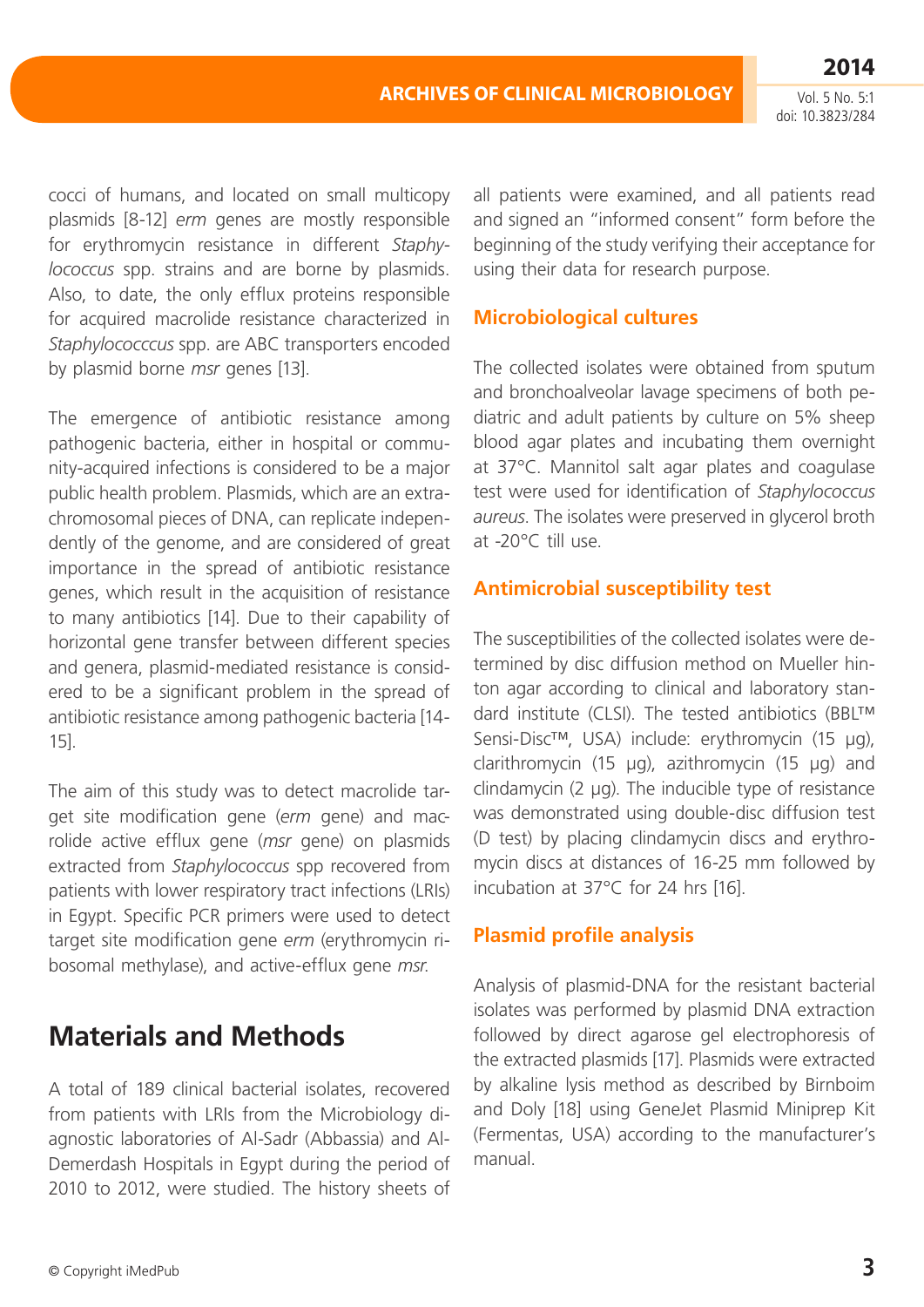**2014** Vol. 5 No. 5:1

doi: 10.3823/284

|  |  |  |  | Table 1. List of primers used in this study. |  |  |  |  |  |
|--|--|--|--|----------------------------------------------|--|--|--|--|--|
|--|--|--|--|----------------------------------------------|--|--|--|--|--|

| <b>Primer</b> | <b>Target gene</b> | Primer sequence (5'à3')     | Ta $(°C)$ | <b>PCR</b> size (kb) | <b>Reference</b> |
|---------------|--------------------|-----------------------------|-----------|----------------------|------------------|
| ERM-f         |                    | CGAGTGAAAAAGTACTCAACC       | 52        | 617                  | $[19]$           |
| ERM-r         | erm                | GGCGTGTTTCATTGCTTGATG       |           |                      |                  |
| MSR-f         |                    | GCGTTTAAGATAAGCTGGCA        |           |                      |                  |
| MSR-r         | msr                | <b>CCTGCACCATTTGCTCCTAC</b> | 53        | 1664                 | [19]             |

## **Conventional Polymerase Chain Reaction (PCR)**

Amplification of the selected resistance genes was performed through PCR, using plasmid-DNA of each resistant strain as a template and the primers outlined in **Table 1**.

PCR amplification was carried with the cycling parameters as follows: After an initial denaturation step at 95°C for 4 min, 30 cycles of amplification were performed as follows: Denaturation at 95°C for 30s, annealing temperature at 53°C for 45 sand extension temperature at 72°C for 1 min, this was followed by I cycle of final extension at 72°C for 5 min, and finally the reaction was hold at 4°C for 10 min. The sizes of PCR products of these genes were analyzed by 0.8% agarose gel electrophoresis containing ethidium bromide (0.5μg/ml).

## **Sequencing of PCR products**

The obtained PCR products were purified using GeneJET™ PCR Purification kit (Fermentas, USA) at Sigma Scientific Services Company, Egypt. Finally, sequencing was done at GATC Biotech Company (Germany), through Sigma Scientific Services Company (Egypt) by the use of ABI 3730xl DNA Sequencer.

## **Computer programs used for sequence analysis**

The obtained sequence files (forward and reverse) were analyzed using the following programs: Staden-package program version 3 [20] was used for sequence assembly and formation of final contigs; Frameplot [21] for detection of the ORFs in the final contigs; Clustal W [22] for amino acid alignment. Finally DNA search in the GenBank database using BLAST (Basal Local Alignment Research tool) to visualize fully and/or partially conserved domains or regions within the macrolide resistance proteins products.

# **Results**

## **Collection of bacterial isolates from clinical specimens**

A total of 189 bacterial isolates were recovered from sputum and bronchoalveolar lavage specimens from patients with LRIs.

## **Antimicrobial susceptibility tests and detection of** *Staphylococcus* **spp. resistant isolates**

Using Gram-stain, 47 isolates, out of 189 collected isolates, were found to be Gram-positive (24.9%),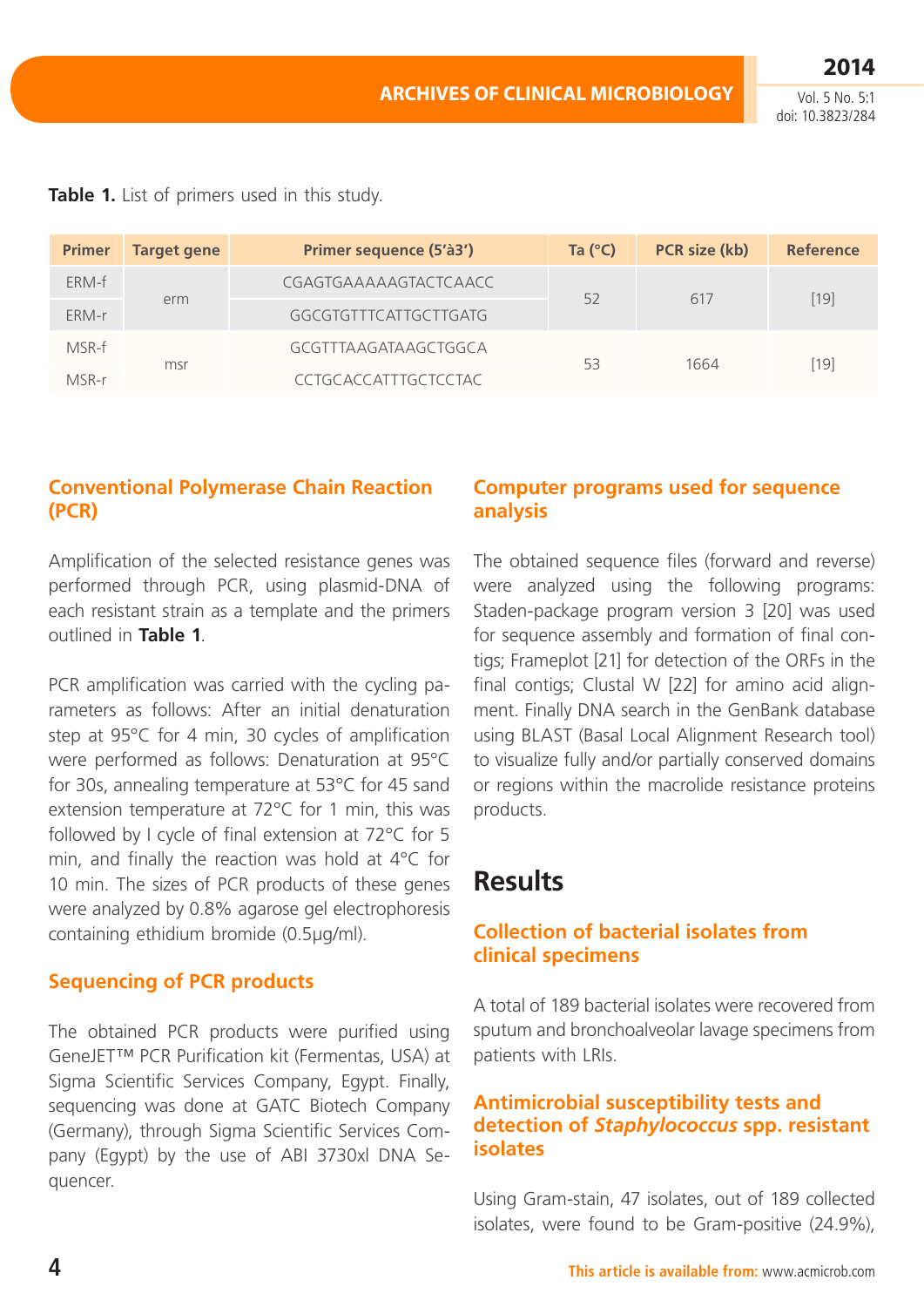| <b>Antimicrobial class</b> | <b>Tested antimicrobial</b><br>agents | No. of resistant isolates | Percentage (%) |
|----------------------------|---------------------------------------|---------------------------|----------------|
|                            | Erythromycin                          | 64                        | 100            |
| Macrolides                 | Clarithromycin                        | 64                        | 100            |
|                            | Azithromycin                          | 57                        | 89             |
| Lincosamides               | Clindamycin                           | 6C                        | 93.8           |

**Table 2.** Overall antibiotic sensitivity test results of the resistant bacterial isolates by disc diffusion method.

Total number of resistant isolates was 64.

64 isolates (33.9%) were found to be resistant to the tested antibiotics. Among the resistant isolates, 12 isolates (18.7%) were found to be Gram-positive, including 8 isolates (n=8/64; 12.5%) which were identified to be *Staphylococcus* spp. Out of these 8 isolates, 7 isolates (S34b, S56, S63, S67, S77, S78 and R26) were confirmed to be *Staphylococcus aureus* based on yellowish growth on mannitol salt agar and positive coagulase test, while one isolate (S26) was identified as coagulase-negative *Staphylococcus* spp. The results of antibiotic sensitivity test were summarized in **Table 2.**

Among the 8 resistant *Staphylococcus* spp isolates, 4 isolates (S26, S34b, S77 and R26) showed complete resistance to all tested antibiotics. While the other 4 isolates (S56, S63, S67 and S78) showed D-shaped inhibition zone around clindamycin discs.

#### **Plasmid profile analysis and PCR**

Plasmid extraction, carried out on *Staphylococcus* spp resistant isolates, revealed the presence of plasmids in the 8 resistant isolates. The extracted plasmids were used as template for PCR using the

| 1. | $2 \t3 \t M$ |   | $\overline{4}$ |                        | 5 6 7 8 |  |
|----|--------------|---|----------------|------------------------|---------|--|
|    |              |   |                |                        |         |  |
|    |              |   |                |                        |         |  |
|    |              |   |                |                        |         |  |
|    |              |   |                |                        |         |  |
|    |              |   |                |                        |         |  |
|    |              |   |                |                        |         |  |
|    |              |   |                |                        |         |  |
|    | 1.5          |   |                | <b>Service Service</b> |         |  |
|    | $1.0\,$      | - |                |                        |         |  |
|    | 0.75         |   |                |                        |         |  |
|    | 0.5          |   |                |                        |         |  |
|    |              |   |                |                        |         |  |

**Figure 2.** Agarose gel electrophoresis of the PCR products of two positive erythromycin resistance ATP-binding protein*-*coding genes (*msr*). Lanes: 1, PCR product of isolate S26; 2, PCR product of isolate S34b; 3, PCR product of isolate S56; 4, 1664 bp PCR product of *msr* gene in isolate S63; 5, PCR product of isolate S78; 6, PCR product of isolate S67; 7, PCR product of isolate S77; 8, PCR product of isolate R26 and M, 1 Kb size marker (Fermentas, USA)*.*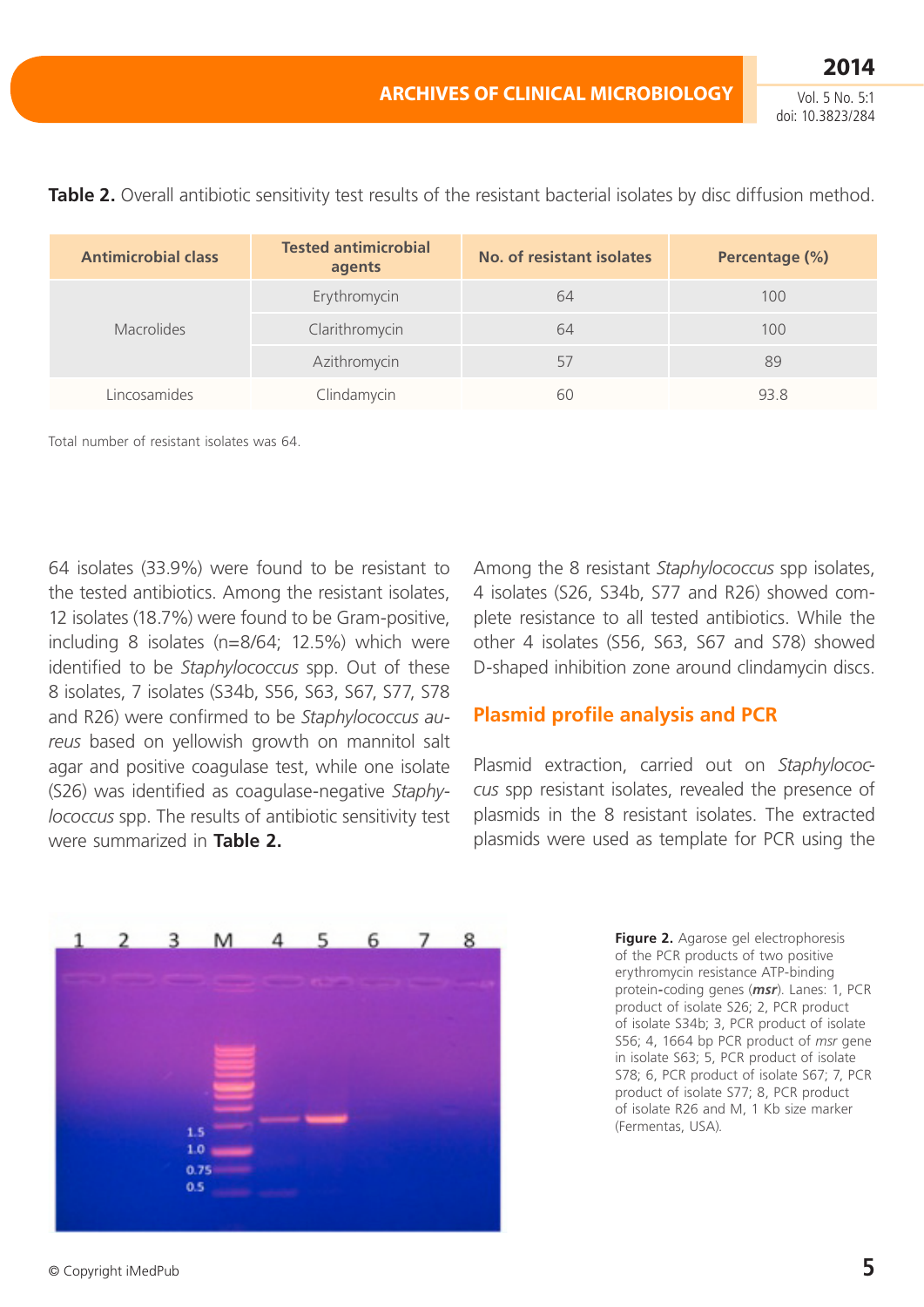**Figure 3.** Agarose gel electrophoresis of the PCR products of four positive erythromycin ribosomal methylase coding genes (*erm*). Lanes: 1, 617 bp PCR product of *erm* gene in isolate S26; 2, PCR product of isolate S34b; 3, PCR product of isolate S56; 4, PCR product of isolate S63; 5, PCR product of isolate S67; 6, PCR product of isolate S77; 7, PCR product of isolate S78; 8, PCR product of isolate R26 and M, 1 Kb size marker (Fermentas, USA)*.*



**Table 3.** The prevalence of the resistance genes among the tested isolates.

| <b>Isolate number</b> | <b>Presence of plasmids</b> | erm                      | msr                      |
|-----------------------|-----------------------------|--------------------------|--------------------------|
| <b>S26</b>            | $+$                         | $+$                      | $\overline{\phantom{a}}$ |
| S34b                  | $+$                         | $\overline{\phantom{a}}$ | $\overline{\phantom{a}}$ |
| <b>S56</b>            | $+$                         | $\qquad \qquad -$        | $\overline{\phantom{a}}$ |
| <b>S63</b>            | $+$                         | $+$                      | $^{+}$                   |
| <b>S67</b>            | $+$                         | $+$                      | $\overline{\phantom{a}}$ |
| <b>S77</b>            | $+$                         | $\overline{\phantom{a}}$ | $\overline{\phantom{a}}$ |
| <b>S78</b>            | $+$                         | $+$                      | $+$                      |
| R26                   | $^{+}$                      |                          | $\qquad \qquad =$        |

*erm* (erythromycin ribosomal methylase) and *msr* (erythromycin resistance ATP-binding protein).

primers listed in **Table 1**. The gel electrophoresis of PCR products showed the presence of *msr* and *erm* genes **(figure 2 and figure 3)**. The prevalence of the resistance genes among the tested isolates were summarized in **Table 3**. The correlation between the genotype and phenotype of resistant isolates was shown in **Table 4**.

## **Sequencing of PCR products**

Further verification of the *msr* gene was performed by DNA sequencing of the PCR product obtained by using the plasmid extract from isolate S78 as a template for PCR. The sequence analysis revealed the presence of *msr* gene. The nucleotide sequence of *msr* gene was submitted to the nucleotide Gen-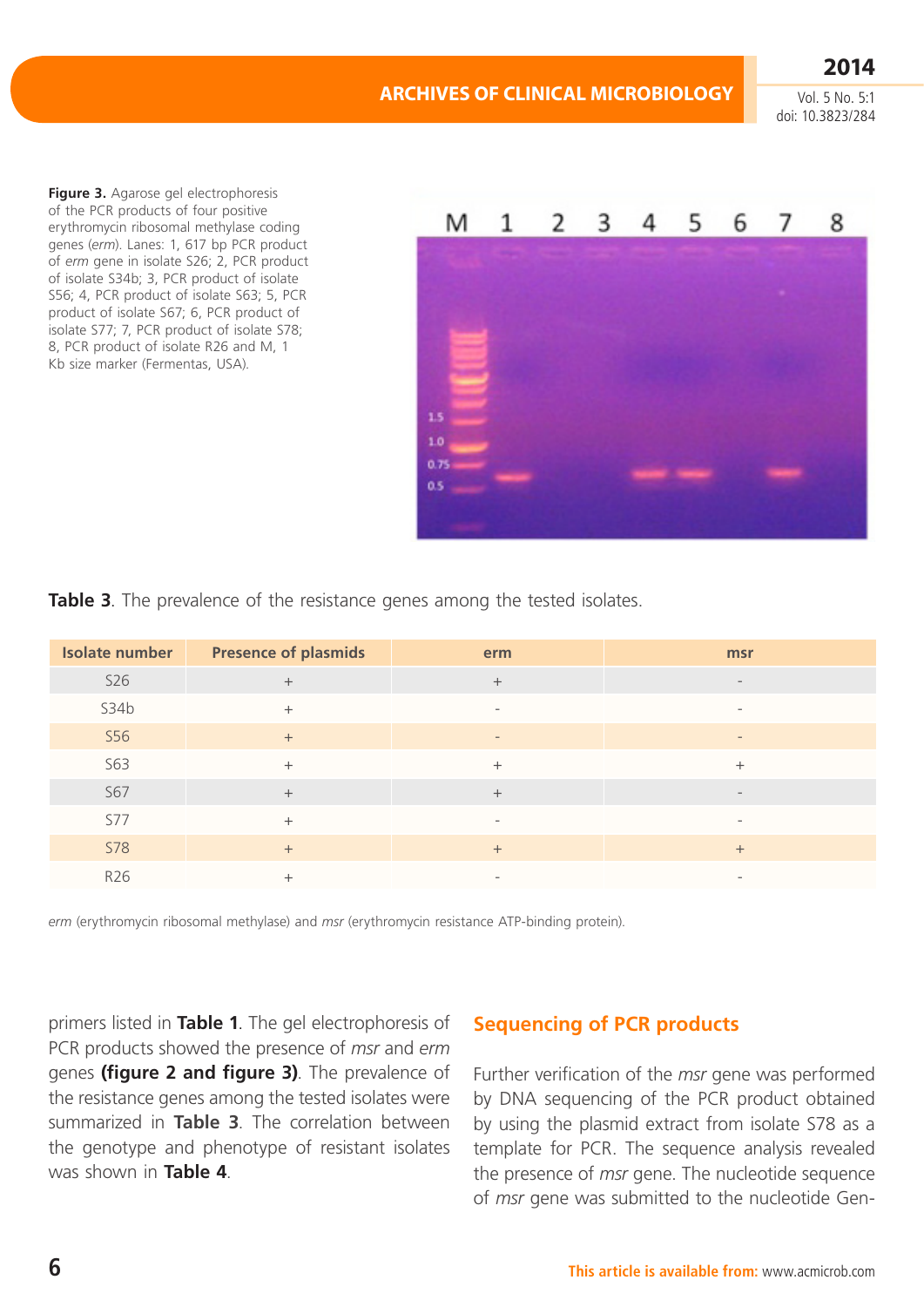**2014**

| <b>Isolate</b> | <b>Genotype</b>          | Phenotype                |           |            |            |              |
|----------------|--------------------------|--------------------------|-----------|------------|------------|--------------|
| number         | erm                      | msr                      | <b>EM</b> | <b>CLA</b> | <b>AZM</b> | <b>CLI</b>   |
| <b>S26</b>     | $+$                      | $\overline{\phantom{a}}$ | $+$       | $+$        | $+$        | $+$          |
| S34b           | $\overline{\phantom{a}}$ | $\overline{\phantom{a}}$ | $+$       | $+$        | $^{+}$     | $+$          |
| <b>S56</b>     | $\overline{\phantom{m}}$ | $\qquad \qquad -$        | $+$       | $+$        | $+$        | D-shaped I.Z |
| <b>S63</b>     | $+$                      | $+$                      | $+$       | $+$        | $+$        | D-shaped I.Z |
| <b>S67</b>     | $+$                      | $\overline{\phantom{a}}$ | $+$       | $+$        | $+$        | D-shaped I.Z |
| <b>S77</b>     | $\overline{\phantom{a}}$ | $\overline{\phantom{a}}$ | $+$       | $^{+}$     | $+$        | $^{+}$       |
| <b>S78</b>     | $+$                      | $+$                      | $+$       | $+$        | $+$        | D-shaped I.Z |
| R26            | $\overline{\phantom{a}}$ | $\overline{\phantom{a}}$ | $^{+}$    | $^{+}$     | $^{+}$     | $^{+}$       |

**Table 4.** Correlation between the genotype and phenotype of resistant *S. aureus* isolates.

I.Z: Inhibition zone, EM: Erythromycin, CLA: Clarithromycin, AZM: Azithromycin, CLI: Clindamycin.

Bank database, and given accession code KJ710361. The results of multiple sequence alignment of *msr*  gene with its homologous proteins by using Clustal W software were shown in **figure 4**.

# **Discussion**

This study was concerned with the detection of different determinants of macrolide resistance in plasmids extracted from *Staphylococcus* spp. recovered from sputum and bronchoalveolar lavage specimens from patients with LRIs in Egypt.

There are two main mechanisms of MLS resistance in staphylococci, which are: Target site modification due to *erm* genes, and active-efflux due to *msr A* gene [13, 23-24]. *msr* gene affects only MACs (M phenotype) or MACs and streptogramin type B(MS phenotype). While, The expression of *erm* gene can be constitutive (cMLS phenotype) or inducible (iMLS phenotype) [25].

In this study, the antimicrobial susceptibility testing of the recovered *Staphylococcus* spp was carried out using disc diffusion method according to CLSI. 4 isolates (S26, S34b, S77 and R26) were found to be resistant to MACs as well as clindamycin (linosamide), which indicate cMLS resistance phenotype. The other 4 isolates (S56, S63, S67 and S78) showed flattening of the clindamycin inhibition zone towards an adjacent erythromycin disc by using double-disc diffusion test (D test), while, they are resistant to the other MACs, which indicate iMLS resistance phenotype.

The phenotype of MLS resistance, either constitutive or inducible, may show great variations based on the patient groups in different hospitals, and on geographical region. This variation may be attributed to several factors as: The inconsistent use of MACs in different hospitals, patient age and the origin of the tested isolate [26-27]. In our study, it was found that 4 resistant *Staphylococcus* Spp (50%) showed cMLS resistance. While, the other 4 isolates (50%) showed iMLS resistance. In study carried out in London by Hamilton-Miller et al. iMLS phenotype was the predominant phenotype (43%) followed by cMLS phenotype which was found in 24% of the isolates [28]. In another study conduct-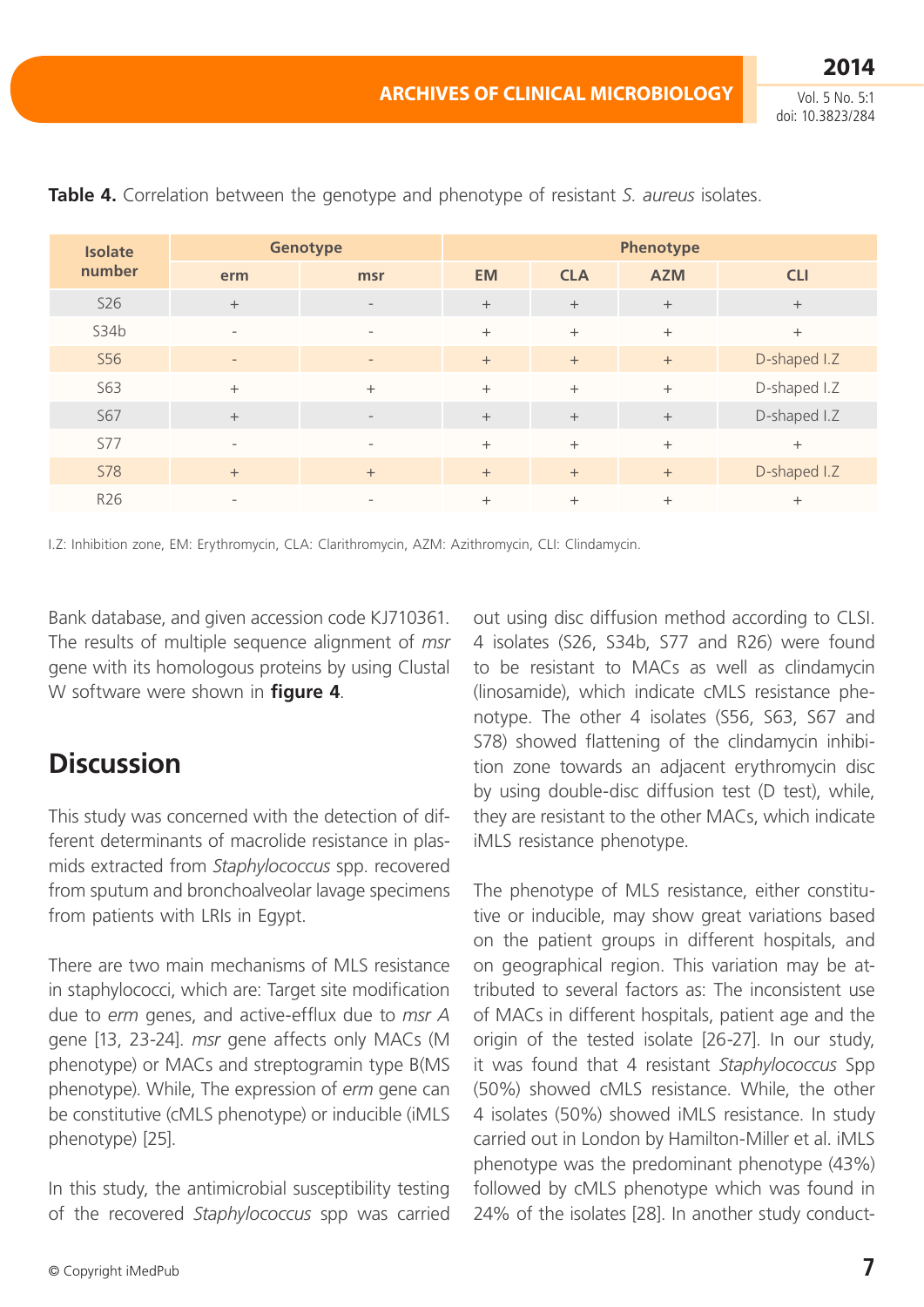| msr-2Sa   | MEOYTIKENOINHKLTDLRSLNIGHLYAYOFEKIALIGGNGTGKTTLLNMIAOKTKPESG 60            |  |
|-----------|----------------------------------------------------------------------------|--|
| msr-query | MEOYTIKFNOINHKLTDLRSLNIGHLYAYOFEKIALIGGNGTGKTTLLNMIAOKTKPESG 60            |  |
| msr-4Sa   | MEOYTIKENOINHKLTDLRSLNIGHLYAYOFEKIALIGGNGTGKTTLLNMIAOKTKPESG 60            |  |
| msr-3Sa   | MEOYTIKENOINHKLTDLRSLNIGHLYAYOFEKIALIGGNGTGKTTLLNMIAOKTKPESG 60            |  |
| msr-1Sa   | MEOYTIKFNOINHKLTDLRSLNIGHLYAYOFEKIALIGGNGTGKTTLLNMIAOKTKPESG 60            |  |
|           |                                                                            |  |
|           |                                                                            |  |
| msr-2Sa   | TVETVGE IOFEOLNMIN/ENDFNTLDGS LMSELHI PMHTTDSMSGGEKAKYKLANVISNYS 120       |  |
| msr-query | TVETVGE IQFEQLNMIVENDFNTLDGSLMSELHIPMHTTDSMSGGEKAKYKLANVISNYS 120          |  |
| msr-4Sa   | TVETVGE IOFEOLNMINGNDFNTLDGSLMSELHIPMHTTDSMSGGEKAKYKLANVISNYS 120          |  |
| msr-3Sa   | TVETVGE IOFEOLNMINGNDFNTLDGSLMSELHIPMHTTDSMSGGEKAKYKLANVISNYS 120          |  |
| msr-1Sa   | TVETVGE IOFEOLNMINGNDFNTLDGSLMSELHIPMHTTDSMSGGEKAKYKLANVISNYS 120          |  |
|           |                                                                            |  |
| msr-2Sa   | PILLLDEPTNHLDKIGKDLKNILKYYYGTLIIVSHDRALIDOIADTIWDIGEDGTIRVFK 180           |  |
| msr-query | PILLLDEPTNHLDKIGKDLKNILKYYYGTLIIVSHDRALIDQIADTIWDIGEDGTIRVFK 180           |  |
| msr-4Sa   | PILLLDEPTNHLDKIGKDLKNILKYYYGTLIIVSHDRALIDQIADTIWDIGEDGTIRVFK 180           |  |
| msr-3Sa   | PILLLDEPTNHLDKIGKDLKNILKYYYGTLIIVSHDRALIDQIADTIWDIGEDGTIRVFK 180           |  |
| msr-1Sa   | PILLLDEPTNHLDKIGKDLKNILKYYYGTLIIVSHDRALIDOIADTIVDIGEDGTIRVFK 180           |  |
|           |                                                                            |  |
|           |                                                                            |  |
| msr-2Sa   | GNYTOYONOYEOEOLEOGROYEOYISEGRLSOASKAKRNOAOQMAQASSKOKNKSIAPDR 240           |  |
| msr-query | GNYTOVONOVEOEOLEOGROVEOVISEGRLSOASKAKRNOAOGMAOASSKOKNKSIAPDR 240           |  |
| msr-4Sa   | GNYTOVONOYEOEOLEOGROYEOYISEGRLSOASKAKRNOAOOMAOASSKOKNKSIAPDR 240           |  |
| msr-3Sa   | GNYTOVONOVEOEOLEOGROVEOVISEGRLSOASKAKRNOAOOMAOASSKOKNKSIAPDR 240           |  |
| $mer-1Sa$ | GNYTOYONOYEOEOLEOGROYEOYISEGRLSOASKAKRNOAOGMAQASSKCKNKSIAPDR 240           |  |
|           |                                                                            |  |
|           |                                                                            |  |
| msr-2Sa   | LSASKOKGTVEKAAOKOAKHIEKRMEHLEEVEKPOSHEFNFPONKIYDIHNNYPIIAONL 300           |  |
| msr-query | LSASKOKGTVEKAAOKOAKHIEKRMEHLEEVEKPOSHEFNFPONKIYDIHNNYPIIAONL 300           |  |
| msr-4Sa   | LSASKOKGTVEKAAOKOAKHIEKRMEHLEEVEKPOSHEFNFPONKIYDIHNNYPIIAONL 300           |  |
| msr-3Sa   | LSASKOKGTVEKAAOKOAKHIEKRMEHLEEVEKPOSHEFNFPONKIYDIHNNYPIIAONL 300           |  |
| msr-1Sa   | LSASKOKGTVEKAAOKOAKHIEKRMEHLEEVEKPOSHEFNFPONKIYDIHNNYPIIAONL 300           |  |
|           |                                                                            |  |
| msr-2Sa   | TLVKGSOKLLTOVRFOIPYGKNIALVGANGVGKTTLLEAIYHOIEIDCSPKVOMAYYROL 360           |  |
| msr-query | TLVKGSOKLLTOVRFOIPYGKNIALVGANGVGKTTLLEAIYHOIEIDCSPKVOMAYYROL 360           |  |
| $msr-4Sa$ | TLVKGSOKLLTOVRFOIPYGKNIALVGANGVGKTTLLEAIYHOIEIDCSPKVOMAYYROL 360           |  |
| msr-3Sa   | TLVKGSOKLLTOVRFOIPYGKNIALVGANGVGKTTLLEAIYHOIEIDCSPKVOMAYYROL 360           |  |
| msr-1Sa   | TLVKGSOKLLTOVRFOIPYGKNIALVGANGVGKTTLLEAIYHOIEIDCSPKVOMAYYROL 360           |  |
|           |                                                                            |  |
|           |                                                                            |  |
| $msr-2Sa$ | AYEDMRDVSLIOYLMDETDSSESFSRAILNNLGLNEALDRSCNVLSGGERTKLSLAVLFS 420           |  |
| msr-query | AYEDMRDVSLLOYLMDETDSSESFSRAILNNLGLNEALDRSCNVLSGGERTKLSLAVLFS 420           |  |
| msr-4Sa   | AYEDMRDVSLLOYLMDETDSSESFSRAILNNLGLNEALDRSCNVLSGGERTKLSLAVLFS 420           |  |
| msr-3Sa   | AYEDMRDVSLIOYLMDETDSSESFSRAILNNLGLNEALDRSCNVLSGGERTKLSLAVLFS 420           |  |
| $msr-1Sa$ | AYEDMRDVSLLOYLMDETDSSESFSRAILNNLGLNEALDRSCNVLSGGERTKLSLAVLFS 420           |  |
|           |                                                                            |  |
| msr-2Sa   | TKANMLI LDEPTNF LDIKT LEA LEMFMNKYPG II LFT SHDTRFVKHV SDKIWELT GOSLH 480  |  |
| msr-query | TKANMLILDEPTNFLDIKTLEALEMFMNKYPGIILFTSHDTRFVKHV------------ 467            |  |
| msr-4Sa   | TKANMLI LDEPTNF LDIKT LEALEMFMNKYPGII LFT SHDTRFVKHVS----------- 468       |  |
| msr-3Sa   | TKANMLI LDEPTNF LDIKT LEA LEMFMNKYPG II LFT SHDTRFVKHV SDKIWELT G---- 476  |  |
| $msr-1Sa$ | TKANMLI LDE PTNF LDIKT LEA LEMFMNKY PGII LFT SHDTRFVKHV SDKKWELT GOSIH 480 |  |
|           |                                                                            |  |
|           |                                                                            |  |

**Figure 4.** Multiple alignment of amino acid sequence of MSR-query Erythromycin resistance ATP-binding protein of *Staphylococcus aureus* isolate (S78) (AC=KJ710361) against its homologous in the GenBank database: **MSRA-1Sa**= Erythromycin resistance protein*, Staphylococcus aureus*, AC= YP\_254220.1; **MSRA-2Sa** = Erythromycin resistance protein, *Staphylococcus aureus*; AC= EVR81644.1; **MSRA-3Sa** = Erythromycin resistance protein, *Staphylococcus aureus*, AC= EVR51631.1; **MSRA-4Sa** = Erythromycin resistance protein*, Staphylococcus aureus*, AC= EUR46906.1. The numbers indicate positions within the corresponding proteins. AC = GenBank accession number.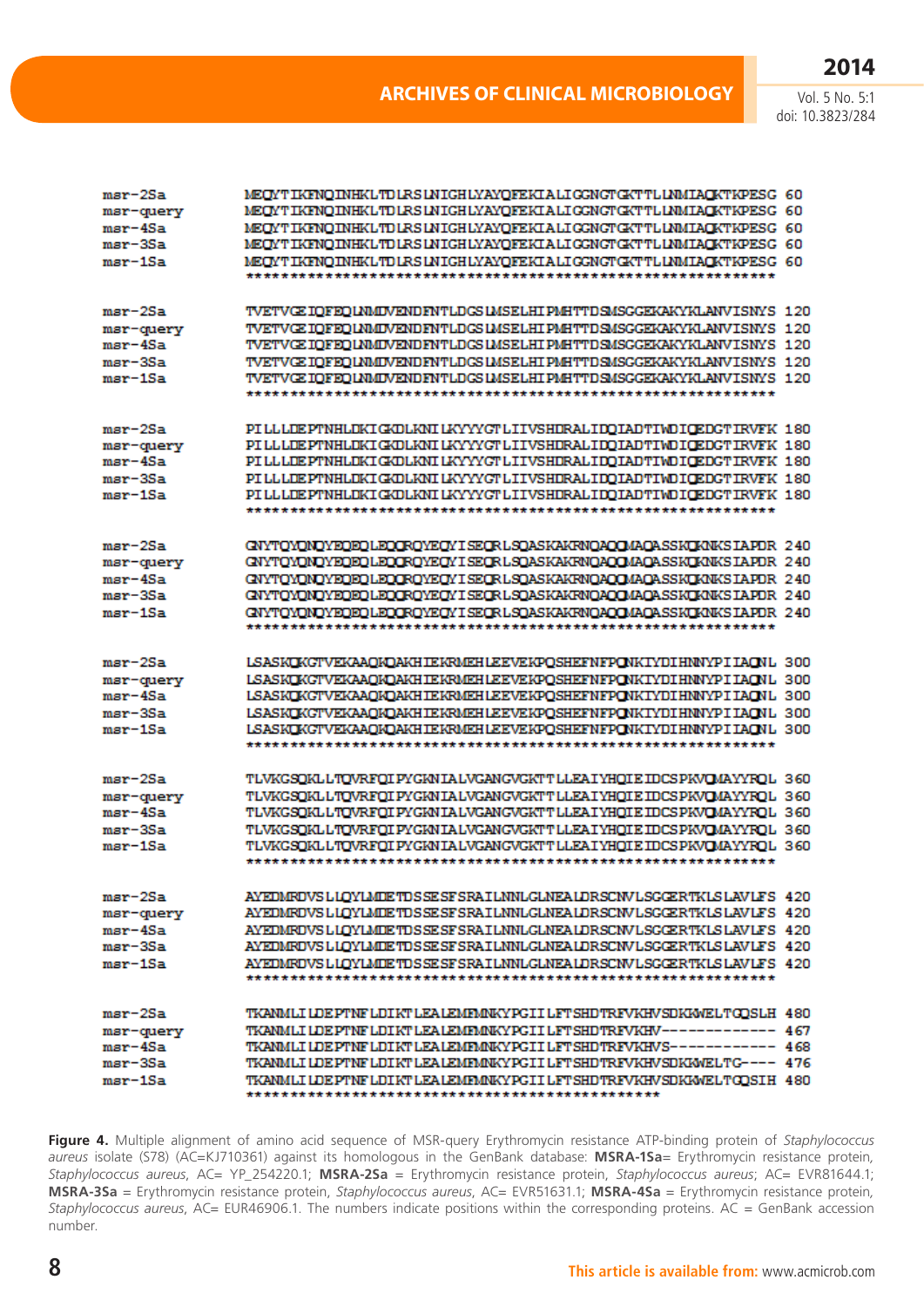ed by Fiebelkorn et al. in Texas, cMLS phenotype was more prevalent (41.7%) followed by both iMLS and MS phenotypes (3.3% each) [29]. The high incidence of iMLS phenotype in this study may be attributed to the increased concurrent use of MAC and clindamycin antibiotics [25].

In addition to the phenotypic tests used for screening of MLS resistance, genetic tests were also carried out. It was found that the 8 resistant isolates showed plasmid bands upon plasmid extraction and running the extract on 0.8% agarose gel electrophoresis. PCR was done on all 8 resistant isolates, using plasmid extracts as templates, to amplify the two plasmid-mediated genes: *erm* and *msr*. *erm* gene was more prevalent than *msr* gene among the 8 resistant isolates. The results revealed the presence of *erm* gene in 4 isolates (50%), and *msr* gene in only 2 isolates (25%). It was noticed that *erm* gene was more prevalent than *msr* gene. This finding was in accordance with the prevalence results in the study conducted in Turkey by Aktas et al. [26].

In this study, 3 resistant *Staphlococcus* spp isolates (S34b, S77 and R26) showed cMLS phenotype, and 1 isolate (S56) showed iMLS phenotype. However, PCR results, using the primers listed in **table 1**, were negative for *erm* genes. This study was concerned with plasmid-mediated genes and the PCR was carried out on plasmid extracts of the resistant isolates to detect plasmid-harbored genes. The resistance in the *erm*-negative isolates may be due to the presence of either *erm* or *msr* genes or both on the genomic-DNA. 3 isolates (S63, S67 and S78) were positive for *erm* genes, and showed iMLS resistance phenotype. While only 1 isolate (S26) was positive for *erm* gene, and showed cMLS phenotype. In inducible resistance, the bacteria produce inactive mRNA that is unable to encode methylase. The mRNA becomes active only in the presence of a macrolide inducer. While, in constitutive resistance, active methylase mRNA is produced in the absence of an inducer [13]. Induction is related to the presence of an attenuator upstream from the structural *erm* gene coding for the methylase [30].

The *msr* gene, responsible for M phenotype, was found in 2 isolates in this study (S63 and S78). However, these 2 isolates showed iMLS resistance phenotype. This may be due to the presence of *erm* genes in these isolates. So, the M phenotype of *msr* gene was masked by the iMLS phenotype of *erm* gene.

Therefore, results obtained from our study were of great significance regarding the prevalence of plasmid-mediated MAC resistance genes in staphlococci, which may result in horizontal transfer of MAC resistance genes among different gram-positive bacteria causing LRIs. Therefore, the reasons behind the prevalence of these plasmid-mediated genes among staphylococci have to be studied in order to limit the dissemination of macrolide resistance.

## **List of Abbreviations**

erm= Erythromycin ribosomal methylase LRIs= Lower resoiratory tract infections. MACs= Macrolides.

MLS= Macrolides, lincosamides and streptogramin type B..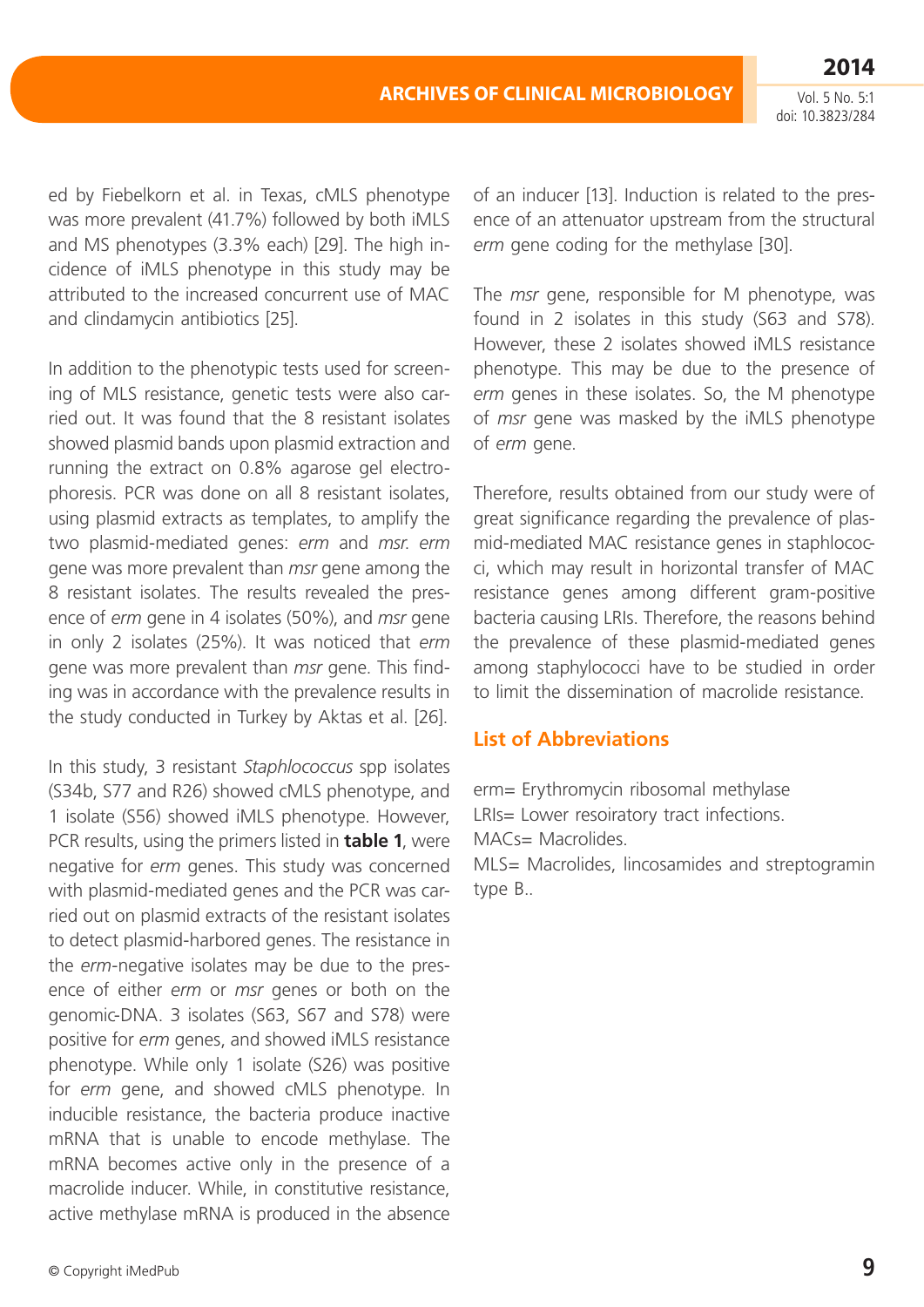**2014**

## **References**

- **1.** Steel HC, Theron AJ, Cockeran R, Anderson R, Feldman C. Pathogen- and Host-Directed Anti-Inflammatory Activities of Macrolide Antibiotics. Mediators of Inflammation; 2012.
- **2.** Kaneko T, Dougherty TJ, and Magee TV. Macrolide Antibiotics in Comprehensive Medicinal Chemistry II, Taylor JB and Triggle DJ, Eds. Oxford: Elsevier; 2007, pp. 519-566.
- **3.** Mankin AS. Macrolide Myths. Current Opinion in Microbiology 2008; 11 (5).
- **4.** Chancey ST, Zhou X, Zahner D, Stephens DS. Induction of Efflux-Mediated Macrolide Resistance in *Streptococcus pneumoniae*. Antimicrobial Agents and Chemotherapy 2011; 55 (7): 3413- 3422.
- **5.** Roberts MC. Update on macrolide-lincosamide-streptogramin, ketolide, and oxazolidinone resistance genes. FEMS Microbiology Letters 2008; 282 (2): 147-159.
- **6.** Takaya A, Sato Y, Shoji T, Yamamoto T. Methylation of 23S rRNA Nucleotide G748 by RlmAII Methyltransferase Renders *Streptococcus pneumoniae* Telithromycin Susceptible. Antimicrobial Agents Chemotherapy 2013; 57 (8): 3789-3796.
- **7.** Thumu SCR, Halami PM. Acquired Resistance to Macrolide-Lincosamide-Streptogramin Antibiotics in Lactic Acid Bacteria of Food Origin. Indian Journal of Microbiology 2012; 52 (4): 530- 537.
- **8.** Matsuoka M, Endou K, Kobayashi H, Inoue M, Nakajima Y. A plasmid that encodes three genes for resistance to macrolide antibiotics in *Staphylococcus aureus.* FEMS Microbiol. Lett. 1998; 167 (2): 221-227.
- **9.** Matsuoka M, Inoue M, Endo Y, Nakajima Y. Characteristic expression of three genes, *msr*(A), *mph*(C) and *erm*(Y), that confer resistance to macrolide antibiotics on *Staphylococcus aureus.* FEMS Microbiol. Lett. 2003; 220 (2): 287-293.
- **10.** Hauschild T, Lüthje P, Schwarz S. Characterization of a novel type of MLSB resistance plasmid from *Staphylococcus saprophyticus* carrying a constitutively expressed erm(C) gene. Vet. Microbiol. 2006; 115 (1-3): 258-263.
- **11.** Thong K, Hanifah Y, Lim K, Yusof M. *ermA*, *ermC, tetM* and *tetK* are essential for erythromycin and tetracycline resistance among methicillin-resistant *Staphylococcus aureus* strains isolated from a tertiary hospital in Malaysia. Indian J. Med. Microbiol. 2012; 30 (2): 203.
- **12.** Hisatsune J, Hirakawa H, Yamaguchi Y, Fudaba Y, Oshima, M. et al. Emergence of *Staphylococcus aureus* Carrying Multiple Drug Resistance Genes on a Plasmid Encoding Exfoliative Toxin B. Antimicrob. Agents Chemother. 2013; 57 (12): 6131-6140.
- **13.** Leclercq R. Mechanisms of resistance to macrolides and lincosamides: nature of the resistance elements and their clinical implications. Clinical Infectious Diseases: An Official Publication of the Infectious Diseases Society of America 2002; 34 (4): 482- 492.
- **14.** Svara F, Rankin DJ. The evolution of plasmid-carried antibiotic resistance. BMC Evolutionary Biology 2011; 11: 130.
- **15.** Thomas CM, Nielsen KM. Mechanisms of, and barriers to, horizontal gene transfer between bacteria. Nature Reviews. Microbiology 2005; 3 (9): 711-721.
- **16.** Coutinho V de LS, Paiva RM, Reiter KC, de-Paris F, Barth AL, Machado, ABMP. Distribution of *erm* genes and low prevalence of inducible resistance to clindamycin among staphylococci isolates. The Brazilian Journal of Infectious Diseases 2010; 14 (6): 564-568.
- **17.**Chart H. Methods in Practical Laboratory Bacteriology. CRC Press; 1994.
- **18.** Birnboim HC, Doly J. A rapid alkaline extraction procedure for screening recombinant plasmid DNA. Nucleic Acids Research 1979; 7 (6): 1513-1523.
- **19.** Grivea IN, Sourla A, Ntokou E, Chryssanthopoulou DC, Tsantouli AG. et al. Macrolide resistance determinants among *Streptococcus pneumoniae* isolates from carriers in Central Greece. BMC Infectious Diseases 2012; 12: 255.
- **20.** Staden R. The staden sequence analysis package. Molecular Biotechnology 1996; 5 (3): 233-241.
- **21.** Ishikawa J, Hotta K. FramePlot: A new implementation of the frame analysis for predicting protein-coding regions in bacterial DNA with a high  $G + C$  content. FEMS Microbiology Letters 1999; 174 (2): 251-253.
- **22.** Thompson JD, Higgins DG, Gibson TJ. CLUSTAL W: Improving the sensitivity of progressive multiple sequence alignment through sequence weighting, position-specific gap penalties and weight matrix choice. Nucleic Acids Research 1994; 22 (22): 4673-4680.
- **23.** Syrogiannopoulos GA, Grivea IN, Ednie LM, Bozdogan B, Katopodis GD. et al. Antimicrobial Susceptibility and Macrolide Resistance Inducibility of *Streptococcus pneumoniae* Carrying erm(A), erm(B), or mef(A). Antimicrobial Agents and Chemotherapy 2003; 47 (8): 2699-2702.
- **24.** Van Bambeke F, Harms JM, Van Laethem Y, Tulkens PM. Ketolides: Pharmacological profile and rational positioning in the treatment of respiratory tract infections. Expert Opinion on Pharmacotherapy 2008; 9 (2): 267-283.
- **25.** Adaleti R, Nakipoglu Y, Ceran N, Tasdemir C, Kaya F. et al. Prevalence of phenotypic resistance of *Staphylococcusaureus* isolates to macrolide, lincosamide, streptogramin B, ketolid and linezolid antibiotics in Turkey. The Brazilian Journal of Infectious Diseases 2010; 14 (1): 11-14.
- **26.** Aktas Z, Aridogan A, Kayacan CB, Aydin D. Resistance to macrolide, lincosamide and streptogramin antibiotics in staphylococci isolated in Istanbul, Turkey. Journal of Microbiology 2007; 45 (4): 286-290.